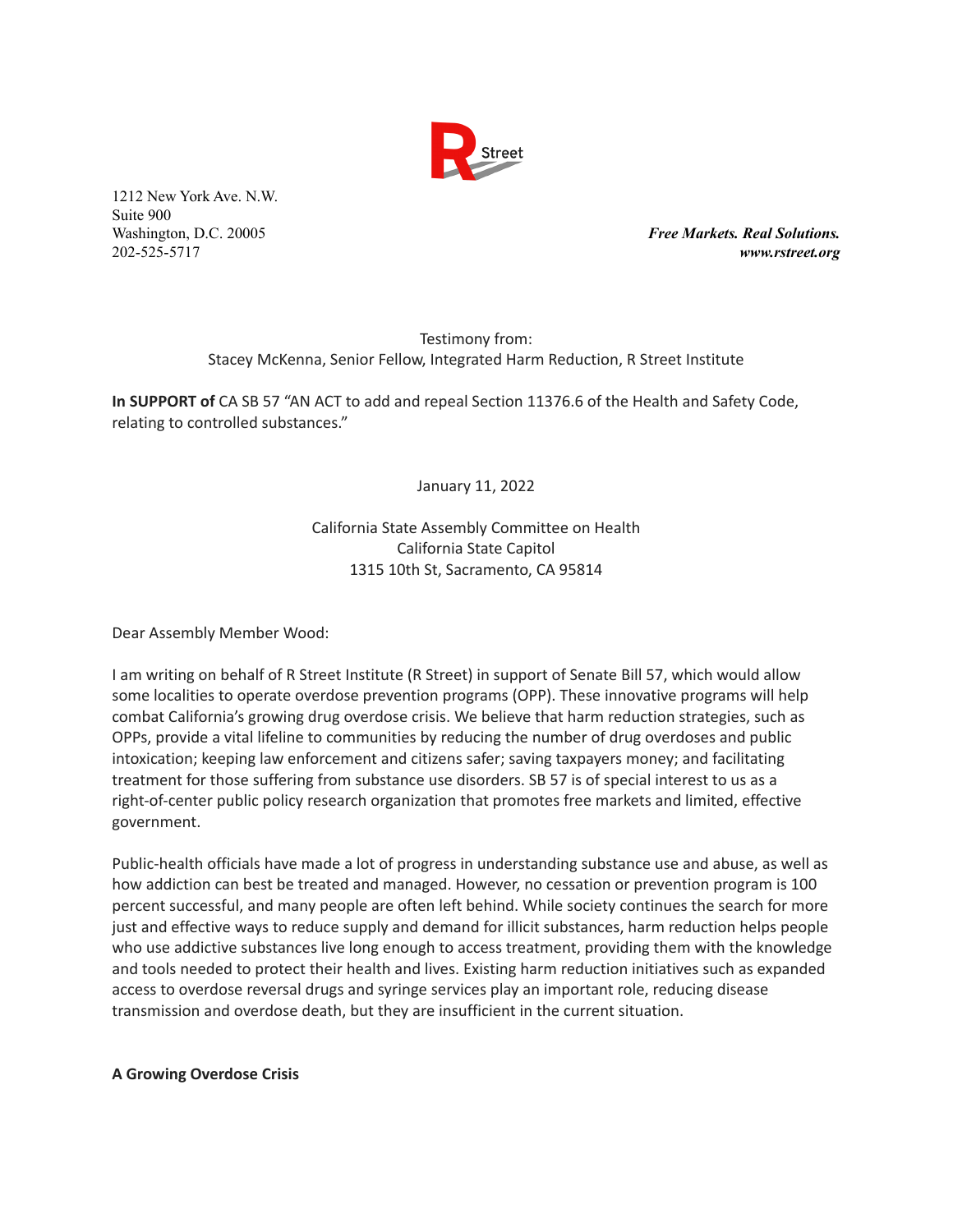

Washington, D.C. 20005 *Free Markets. Real Solutions.* 202-525-5717 *www.rstreet.org*

More than 100,000 people died of drug overdoses during the 12-month period ending in April 2021.<sup>1</sup> During this time, California experienced one of the largest increases, with overdose-death numbers climbing more than 50 percent annually in recent years.<sup>2</sup> A novel approach is desperately needed to combat this crisis as the current one, which emphasizes incarceration, has proven ineffective. Rather than targeting high-level traffickers, enforcement-driven efforts too often focus on street-level, substance-dependent buyers and sellers, an approach that does little to curb supply, but that strains local jails and pretrial services.<sup>3</sup> Furthermore, incarceration and fear of law enforcement increase the risk of overdose by pressuring people to consume drugs too quickly, reducing the likelihood of seeking emergency medical care and disrupting access to treatment and harm reduction services.<sup>4</sup> These consequences disproportionately affect people of color and individuals living in poverty or experiencing homelessness. 5

[https://www.brookings.edu/wp-content/uploads/2020/06/5\\_Pardo-Reuter\\_final.pdf](https://www.brookings.edu/wp-content/uploads/2020/06/5_Pardo-Reuter_final.pdf); Marc Levin and Michael Haugen, *Overflowing Jails: Addressing High Rates of Rural Pretrial Incarceration,* Center for Effective Justice, May 2018, p. 3. [http://rightoncrime.com/wp-content/uploads/2018/05/2018-04-RR-Rural-Pretrial-Incarceration-CEJ-Levin-Haugen.pdf.](http://rightoncrime.com/wp-content/uploads/2018/05/2018-04-RR-Rural-Pretrial-Incarceration-CEJ-Levin-Haugen.pdf)

<sup>4</sup>Lauren Brinkley-Rubinstein et al., "Risk of fentanyl-involved overdose among those with past year incarceration: Findings from a recent outbreak in 2014 and 2015," *Drug and Alcohol Dependence* 185 (April 1, 2018), pp. 189-191. [https://www.sciencedirect.com/science/article/abs/pii/S0376871618300644;](https://www.sciencedirect.com/science/article/abs/pii/S0376871618300644) Bernadette Pauly et al., "Impact of

<sup>2</sup>Enrique Rivero, "Overdose deaths up 42% in 2020; largest increases among Black and Latino communities," *UCLA Newsroom: Health+Behavior,* May 26, 2021. <sup>1</sup>National Center for Health Statistics, "Drug Overdose Deaths in the U.S. Top 100,000 Annually," Centers for Disease Control and Prevention, Nov. 17, 2021. [https://www.cdc.gov/nchs/pressroom/nchs\\_press\\_releases/2021/20211117.htm.](https://www.cdc.gov/nchs/pressroom/nchs_press_releases/2021/20211117.htm)

[https://newsroom.ucla.edu/releases/overdose-deaths-increased-42-percent;](https://newsroom.ucla.edu/releases/overdose-deaths-increased-42-percent) Roni Caryn Rabin, "Overdose Deaths Reached Record HIgh as the Pandemic Spread," *The New York Times,* Nov. 17, 2021.

[https://www.nytimes.com/2021/11/17/health/drug-overdoses-fentanyl-deaths.html.](https://www.nytimes.com/2021/11/17/health/drug-overdoses-fentanyl-deaths.html)

<sup>3</sup>Kristin M. Tennyson et al., *Fentanyl and Fentanyl Analogues: Federal Trends and Trafficking Patterns,* United States Sentencing Commission, January 2021, p. 28.

[https://www.ussc.gov/sites/default/files/pdf/research-and-publications/research-publications/2021/20210125\\_Fentanyl-](https://www.ussc.gov/sites/default/files/pdf/research-and-publications/research-publications/2021/20210125_Fentanyl-Report.pdf)[Report.pdf](https://www.ussc.gov/sites/default/files/pdf/research-and-publications/research-publications/2021/20210125_Fentanyl-Report.pdf); Bryce Pardo and Peter Reuter, "Enforcement strategies for fentanyl and other synthetic opioids," *The Opioid Crisis in America: Domestic and International Dimensions*, Brookings Institution, (2020).

overdose prevention sites during a public health emergency in Victoria, Canada," *PLoS ONE,* 15:5 (2020), pp. 7-8. [https://journals.plos.org/plosone/article/file?id=10.1371/journal.pone.0229208&type=printable;](https://journals.plos.org/plosone/article/file?id=10.1371/journal.pone.0229208&type=printable) Caleb J. Banta-Green et al., "Police officers' and paramedics' experiences with overdose and their knowledge and opinions of Washington State's

drug overdose-naloxone-Good Samaritan law," *Journal of Urban Health,* 90:6 (December 2013), p. 1103. [https://europepmc.org/backend/ptpmcrender.fcgi?accid=PMC3853169&blobtype=pdf;](https://europepmc.org/backend/ptpmcrender.fcgi?accid=PMC3853169&blobtype=pdf) Harm Reduction International, "Harm reduction and prisons: Global State of Harm Reduction 2018 briefing," 2018.

[https://www.hri.global/files/2019/03/29/prisons-harm-reduction-2018.pdf.](https://www.hri.global/files/2019/03/29/prisons-harm-reduction-2018.pdf)

<sup>&</sup>lt;sup>5</sup>Ricky Camplain et al., "Racial/Ethnic Differences in Drug- and Alcohol-Related Arrest Outcomes in a Southwest County From 2009 to 2018," *American Journal of Public Health,* 110:1 (Jan. 22, 2020).

<https://ajph.aphapublications.org/doi/10.2105/AJPH.2019.305409>; Alison Sutter et al., "Public drug use in eight U.S. cities: Health risks and other factors associated with place of drug use," *International Journal of Drug Policy,* 64 (February 2019), pp. 62-69. <https://www.sciencedirect.com/science/article/abs/pii/S0955395918302913>.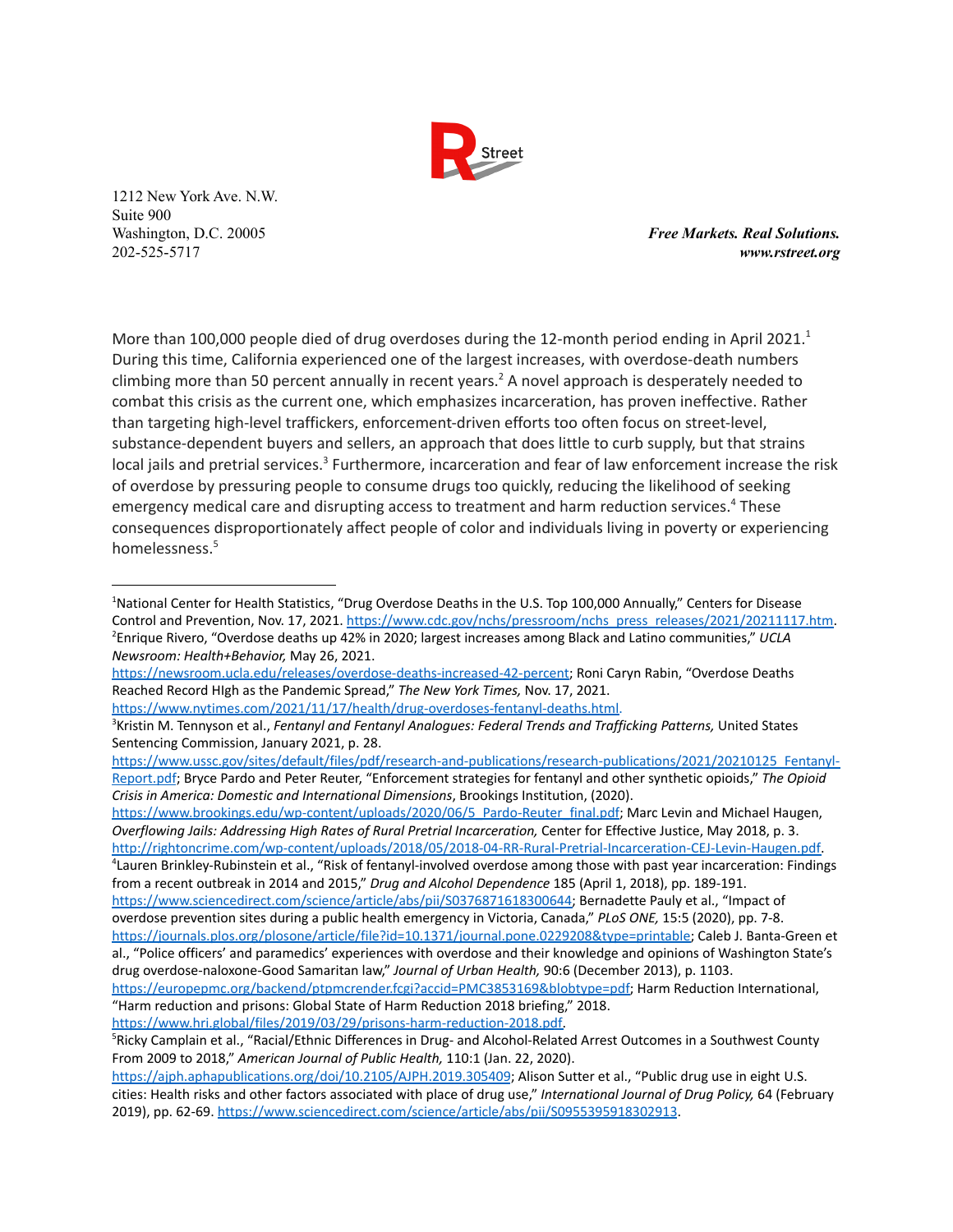

Washington, D.C. 20005 *Free Markets. Real Solutions.* 202-525-5717 *www.rstreet.org*

While evidence-based treatment options exist for substance use disorder, they can be hard to come by. In a given year in the United States, only about one fifth of adults deemed in need of specialized substance use disorder treatment are able to access it.<sup>6</sup> Individuals who are uninsured or privately insured access needed treatment at the lowest rates, often citing cost and underinsurance as substantial barriers to care.<sup>7</sup>

# **Overdose Prevention Programs Save Lives and Improve Health**

Overdose prevention programs—also known as safe consumption sites or supervised consumption facilities—represent a promising, evidence-based tool to reduce overdose risk and more efficiently mitigate associated fallout. The National Harm Reduction Coalition defines overdose prevention programs (OPP) as "designated sites where people can use pre-obtained drugs under the safety and support of trained personnel." Since their inception more than three decades ago, OPPs have been implemented in more than 60 cities in 11 countries.<sup>8</sup> During this time, OPPs have been extensively studied, and research indicates that the programs consistently meet their objectives. One survey of 39 sites operating in Europe found no reported overdose deaths.<sup>9</sup> Data from a Sydney, Australia OPP suggest that in addition to reducing overdose mortality, the facility cut the need for emergency response to overdose by 67 percent.<sup>10</sup> Other studies have found reductions in skin infections, hospital stays and incidence of HIV and hepatitis C.  $^{11}$  In addition, OPPs reduce the potential for negative interactions between clients and police by reducing stigma and providing access to personnel trained to work with substance use and mental health disorders.

[https://onlinelibrary.wiley.com/doi/abs/10.1080/09595230500125047.](https://onlinelibrary.wiley.com/doi/abs/10.1080/09595230500125047)

<sup>6</sup>Substance Abuse and Mental Health Services Administration, *Results from the 2018 National Survey on Drug Use and Health: Detailed Tables*, U.S. Department of Health and Human Services, June 2020, p. 988.

[https://www.samhsa.gov/data/sites/default/files/cbhsq-reports/NSDUHDetailedTabs2018R2/NSDUHDetailedTabs2018.p](https://www.samhsa.gov/data/sites/default/files/cbhsq-reports/NSDUHDetailedTabs2018R2/NSDUHDetailedTabs2018.pdf) [df.](https://www.samhsa.gov/data/sites/default/files/cbhsq-reports/NSDUHDetailedTabs2018R2/NSDUHDetailedTabs2018.pdf)

<sup>7</sup>Kendal Orgera and Jennifer Tolbert, "Key Facts about Uninsured Adults with Opioid Use Disorder," *Kaiser Family Foundation*, July 15, 2019.

<https://www.kff.org/uninsured/issue-brief/key-facts-about-uninsured-adults-with-opioid-use-disorder>.

<sup>8</sup>National Harm Reduction Coalition, "Supervised Consumption Services," *Harm Reduction Issues.* [https://harmreduction.org/issues/supervised-consumption-services.](https://harmreduction.org/issues/supervised-consumption-services)

 $9$ Jo Kimber et al., "Survey of drug consumption rooms: service delivery and perceived public health and amenity impact," *Drug and Alcohol Review,* 24:1 (May 29, 2009), pp. 21-24.

 $10$  Allison M. Salmon et al., "The impact of a supervised injecting facility on ambulance call-outs in Sydney, Australia," *Addiction*, 105:4 (April 2010), pp. 676-83. <https://pubmed.ncbi.nlm.nih.gov/20148794>.

<sup>11</sup> Jennifer Ng et al., "Does evidence support supervised injection sites?" *Canadian Family Physician*, 63:11 (November 2017), p. 866. <https://www.ncbi.nlm.nih.gov/pmc/articles/PMC5685449>; Pauly et al., (2020), p. 2. [https://journals.plos.org/plosone/article/file?id=10.1371/journal.pone.0229208&type=printable.](https://journals.plos.org/plosone/article/file?id=10.1371/journal.pone.0229208&type=printable)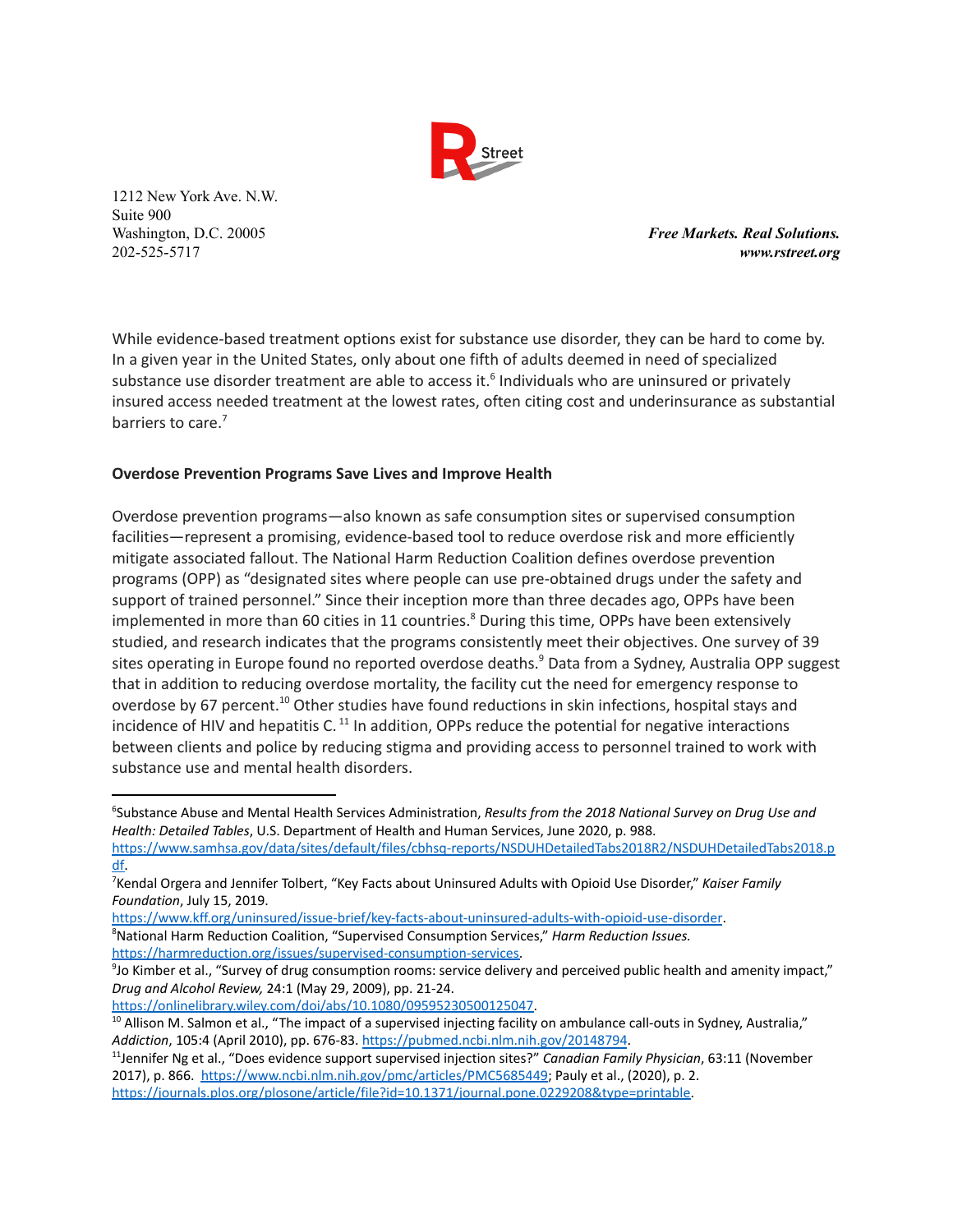

Washington, D.C. 20005 *Free Markets. Real Solutions.* 202-525-5717 *www.rstreet.org*

# **Overdose Prevention Programs Benefit Communities**

In addition to directly improving the well-being of clients served, OPPs benefit communities more broadly. By reducing the need for emergency responses and other medical care, the facilities have been shown to save taxpayers money. A model of a San Francisco OPP predicted that a single 13-booth facility would generate \$2.33 in savings for every dollar spent, for an annual net savings of \$3.5 million.<sup>12</sup> Similarly, a model of a hypothetical OPP in Baltimore projected \$7.8 million in savings for a cost of 1.8 million. 13

In addition, contrary to popular assumptions and some of the concerns raised in objections to this proposed bill, OPPs can lead to a reduction in public drug consumption and many of its consequences. Research shows that the presence of an OPP does not lead to an increase in drug-related crime in the surrounding area. After a site was introduced in Vancouver, British Columbia, car break-ins and vehicle thefts in the neighborhood actually declined.<sup>14</sup> Indeed, harm reduction programs can even improve police-client interactions by reducing stigma and allowing individuals to be more forthcoming about paraphernalia possession, thereby reducing officers' risk of needlestick injuries. 15 Furthermore, because OPPs predominantly serve marginalized people–many of whom lack private spaces in which to consume drugs–they lead to less public consumption and extreme public intoxication, while reducing the likelihood that needles and syringes will end up in parks or playgrounds.<sup>16</sup>

### **Overdose Prevention Programs Facilitate Treatment**

<sup>15</sup>Pauly et al., (2020), p. 8. <https://substanceabusepolicy.biomedcentral.com/track/pdf/10.1186/1747-597x-1-13.pdf>.

[https://journals.lww.com/jaids/abstract/1995/09000/impact\\_of\\_increased\\_legal\\_access\\_to\\_needles\\_and.12.aspx.](https://journals.lww.com/jaids/abstract/1995/09000/impact_of_increased_legal_access_to_needles_and.12.aspx)

 $13A$ mos Irwin et al., "Mitigating the heroin crisis in Baltimore, MD, USA: a cost-benefit analysis of a hypothetical supervised injection facility," *Harm Reduction Journal*, 14:29 (May 12, 2017).  $12A$ mos Irwin et al., "A Cost-Benefit Analysis of a Potential Supervised Injection Facility in San Francisco, California, USA," *Journal of Drug Issues,* 47:2 (Dec. 13, 2016). [https://journals.sagepub.com/doi/full/10.1177/0022042616679829.](https://journals.sagepub.com/doi/full/10.1177/0022042616679829)

[https://harmreductionjournal.biomedcentral.com/articles/10.1186/s12954-017-0153-2.](https://harmreductionjournal.biomedcentral.com/articles/10.1186/s12954-017-0153-2)

<sup>&</sup>lt;sup>14</sup>Evan Wood et al., "Impact of a medically supervised safer injecting facility on drug dealing and other drug-related crime," *Substance Abuse Treatment, Prevention, and Policy*, 1:13 (May 8, 2006).

[https://journals.plos.org/plosone/article?id=10.1371/journal.pone.0229208#pone.0229208.ref013;](https://journals.plos.org/plosone/article?id=10.1371/journal.pone.0229208#pone.0229208.ref013) Samuel L. Groseclose et al., "Impact of Increased Legal Access to Needles and Syringes on Practices of Injecting-Drug Users and Police Officers–Connecticut, 1992-1993," *Journal of Acquired Immune Deficiency Syndromes & Human Retrovirology,* 10:1 (September 1995), pp. 82-89.

<sup>&</sup>lt;sup>16</sup>Colleen L. Barry et al., "Language Matters in Combatting the Opioid Epidemic: Safe Consumption Sites Versus Overdose Prevention Sites," *American Journal of Public Health*, 108:9 (September 2018), p. 1157. [https://ajph.aphapublications.org/doi/epub/10.2105/AJPH.2018.304588.](https://ajph.aphapublications.org/doi/epub/10.2105/AJPH.2018.304588)